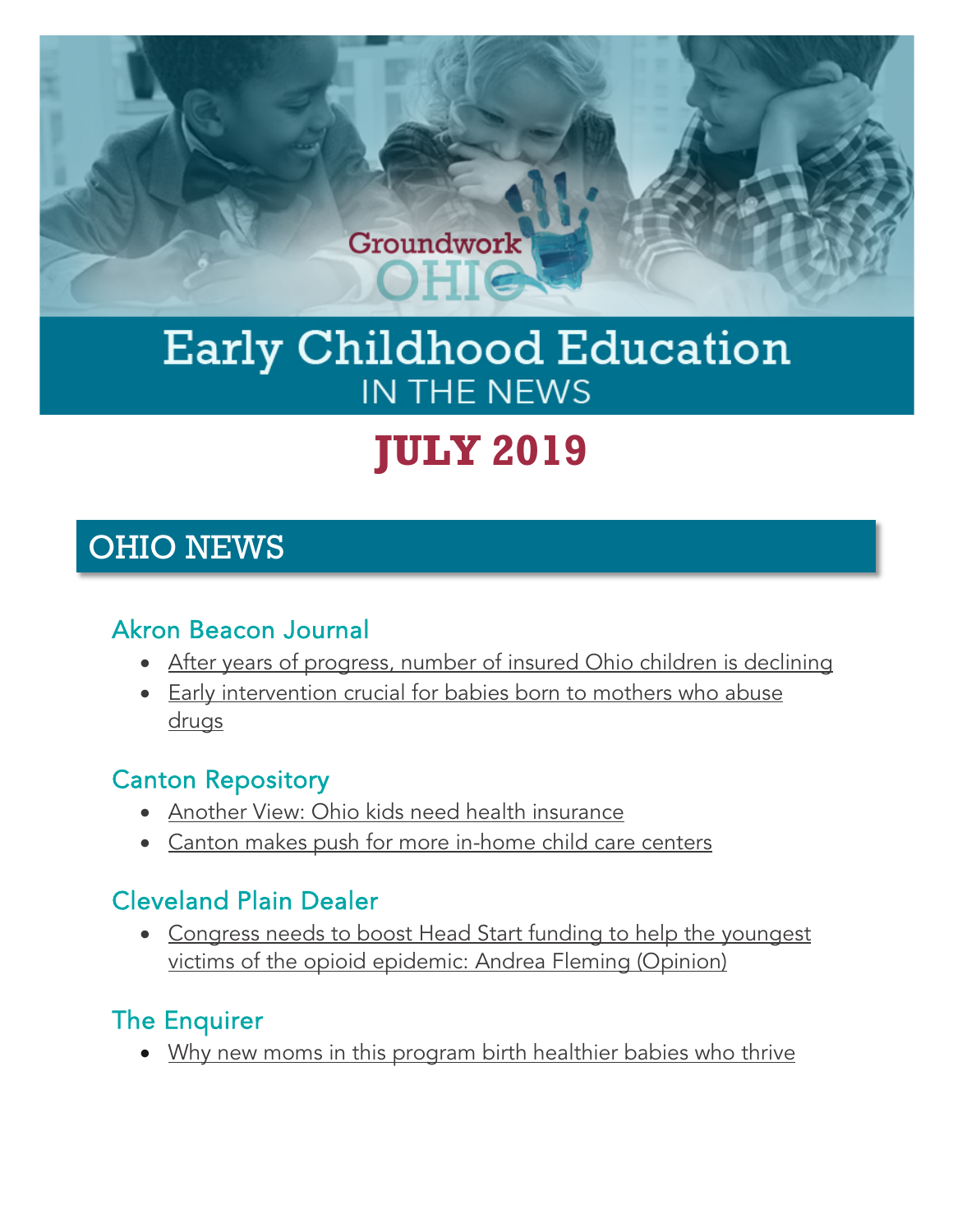#### Gongwer Ohio

- [Children Services, Child Care Funding Among Areas Of Budget](https://www.gongwer-oh.com/programming/news.cfm?article_id=881330201)  [Agreement](https://www.gongwer-oh.com/programming/news.cfm?article_id=881330201)
- [Medicaid Agency Reviews Decline In Child Enrollment](https://www.gongwer-oh.com/programming/news.cfm?article_id=881450201)

#### The Lima News

• [Funding applications available for childcare centers](https://www.limaohio.com/news/366287/funding-applications-available-for-childcare-centers)

#### Salem News

• [CAA gets \\$5.9 M grant for Head Start](https://www.salemnews.net/news/neighborhood-news/2019/07/caa-gets-5-9-m-grant-for-head-start/?utm_source=FFYF+Master+List&utm_campaign=fa0ede0752-EMAIL_CAMPAIGN_10_4_2018_14_43_COPY_01&utm_medium=email&utm_term=0_5f24375a4f-fa0ede0752-304332493&mc_cid=fa0ede0752&mc_eid=6d443f3602)

#### Spectrum News

• [2020 Census Count's Impact on Funding Education in Ohio](https://spectrumnews1.com/oh/columbus/news/2019/07/11/2020-census-count-s-impact-on-funding-education-in-ohio)

## WTOV9 Fox

• Grant will [keep Head Start in Jefferson, Columbiana counties](https://wtov9.com/news/local/grant-will-keep-head-start-in-jefferson-columbiana-counties?utm_source=FFYF+Master+List&utm_campaign=f09b828062-EMAIL_CAMPAIGN_10_4_2018_14_43_COPY_01&utm_medium=email&utm_term=0_5f24375a4f-f09b828062-304332493&mc_cid=f09b828062&mc_eid=6d443f3602)

## NATIONAL NEWS

## AAP News

• Pediatricians a link between children, programs that boost school [readiness](https://www.aappublications.org/news/2019/07/22/schoolreadiness072219?utm_source=FFYF+Master+List&utm_campaign=98c9697704-EMAIL_CAMPAIGN_10_4_2018_14_43_COPY_01&utm_medium=email&utm_term=0_5f24375a4f-98c9697704-304332493&mc_cid=98c9697704&mc_eid=6d443f3602)

## The Baltimore Sun

• [Congress must invest in early education](https://www.baltimoresun.com/opinion/op-ed/bs-ed-op-0710-early-education-20190709-6x3bkikewzcljo3gn56yrstsey-story.html?utm_source=FFYF+Master+List&utm_campaign=7db6551084-EMAIL_CAMPAIGN_10_4_2018_14_43_COPY_01&utm_medium=email&utm_term=0_5f24375a4f-7db6551084-304332493&mc_cid=7db6551084&mc_eid=6d443f3602)

## Chalkbeat

• ['Giving students an equal start': Democratic presidential candidates](https://chalkbeat.org/posts/in/2019/07/25/giving-students-an-equal-start-democratic-presidential-candidates-push-for-pre-k-at-indy-conference/?utm_source=FFYF+Master+List&utm_campaign=b4a2d705ab-EMAIL_CAMPAIGN_10_4_2018_14_43_COPY_01&utm_medium=email&utm_term=0_5f24375a4f-b4a2d705ab-304332493&mc_cid=b4a2d705ab&mc_eid=6d443f3602)  [push for pre-K at Indy conference](https://chalkbeat.org/posts/in/2019/07/25/giving-students-an-equal-start-democratic-presidential-candidates-push-for-pre-k-at-indy-conference/?utm_source=FFYF+Master+List&utm_campaign=b4a2d705ab-EMAIL_CAMPAIGN_10_4_2018_14_43_COPY_01&utm_medium=email&utm_term=0_5f24375a4f-b4a2d705ab-304332493&mc_cid=b4a2d705ab&mc_eid=6d443f3602)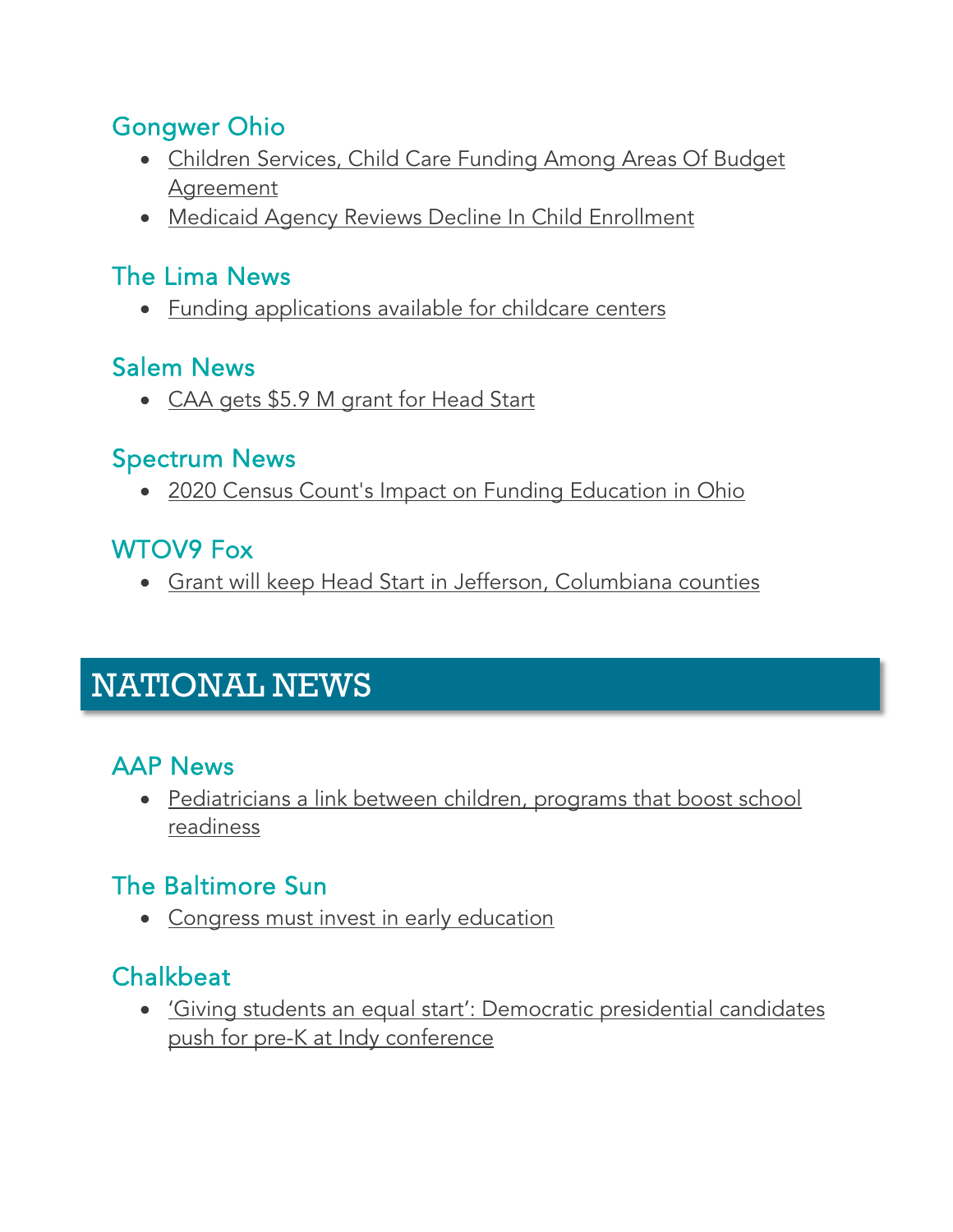#### Deseret News

• Nation must invest in early learning to boost U.S. economy, experts [tell governors](https://www.deseretnews.com/article/900081409/utah-national-governors-association-early-childhood-education.html?utm_source=FFYF+Master+List&utm_campaign=c2f865d1f4-EMAIL_CAMPAIGN_10_4_2018_14_43_COPY_01&utm_medium=email&utm_term=0_5f24375a4f-c2f865d1f4-304332493&mc_cid=c2f865d1f4&mc_eid=6d443f3602)

## Education Week

- How's Your Local Head Start Performing? Sampling Classrooms May [Not Be Enough](http://blogs.edweek.org/edweek/inside-school-research/2019/07/head_start_center_classrooms_differ_in_quality.html?cmp=eml-enl-eu-news3&M=58887759&U=2562019&UUID=c56328f37ecbb28c29f629791f1fec8c)
- [The Moral Implications of Social and Emotional Learning](http://blogs.edweek.org/edweek/rick_hess_straight_up/2019/07/the_moral_implications_of_social_and_emotional_learning.html?cmp=eml-enl-eu-news3&M=58877946&U=2562019&UUID=c56328f37ecbb28c29f629791f1fec8c)
- [Practicing Kindergarten: How a Summer Program Eases Kids Into](https://blogs.edweek.org/edweek/early_years/2018/08/getting_students_ready_for_kindergarten.html?cmp=eml-enl-eu-news3&M=58881872&U=2562019&UUID=c56328f37ecbb28c29f629791f1fec8c)  [Learning](https://blogs.edweek.org/edweek/early_years/2018/08/getting_students_ready_for_kindergarten.html?cmp=eml-enl-eu-news3&M=58881872&U=2562019&UUID=c56328f37ecbb28c29f629791f1fec8c)
- Preschoolers Who Practice Phonics Show Stronger Math Skills, Study [Finds](http://blogs.edweek.org/teachers/teaching_now/2019/07/preschoolers_who_practice_phonics_show_stronger_math_skills_study_finds.html?cmp=eml-enl-eu-news2&M=58877946&U=2562019&UUID=c56328f37ecbb28c29f629791f1fec8c)

## **Forbes**

• [The Hidden Economic Issues That Impact Women](https://www.forbes.com/sites/shelleyzalis/2019/07/23/the-hidden-economic-issues-that-impact-women/?utm_source=FFYF%2BMaster%2BList&utm_campaign=8584bc220d-EMAIL_CAMPAIGN_10_4_2018_14_43_COPY_01&utm_medium=email&utm_term=0_5f24375a4f-8584bc220d-304332493&mc_cid=8584bc220d&mc_eid=6d443f3602#4dc0d9f32c83)

## The Hechinger Report

- [Kindergarten behavior predicts adult earning power](https://hechingerreport.org/kindergarten-behavior-predicts-adult-earning-power/?utm_source=FFYF+Master+List&utm_campaign=552a1eabd8-EMAIL_CAMPAIGN_10_4_2018_14_43_COPY_01&utm_medium=email&utm_term=0_5f24375a4f-552a1eabd8-304332493&mc_cid=552a1eabd8&mc_eid=6d443f3602)
- [OPINION: U.S. presidential candidates offer early-education plans,](https://hechingerreport.org/opinion-candidates-offer-early-ed-plans/?utm_source=FFYF+Master+List&utm_campaign=f09b828062-EMAIL_CAMPAIGN_10_4_2018_14_43_COPY_01&utm_medium=email&utm_term=0_5f24375a4f-f09b828062-304332493&mc_cid=f09b828062&mc_eid=6d443f3602)  [but can they deliver?](https://hechingerreport.org/opinion-candidates-offer-early-ed-plans/?utm_source=FFYF+Master+List&utm_campaign=f09b828062-EMAIL_CAMPAIGN_10_4_2018_14_43_COPY_01&utm_medium=email&utm_term=0_5f24375a4f-f09b828062-304332493&mc_cid=f09b828062&mc_eid=6d443f3602)
- [Preschool for children with disabilities works, but federal funding for](https://hechingerreport.org/preschool-for-children-with-disabilities-works-but-federal-funding-for-it-is-plummeting/?utm_source=FFYF+Master+List&utm_campaign=7db6551084-EMAIL_CAMPAIGN_10_4_2018_14_43_COPY_01&utm_medium=email&utm_term=0_5f24375a4f-7db6551084-304332493&mc_cid=7db6551084&mc_eid=6d443f3602) [it is plummeting](https://hechingerreport.org/preschool-for-children-with-disabilities-works-but-federal-funding-for-it-is-plummeting/?utm_source=FFYF+Master+List&utm_campaign=7db6551084-EMAIL_CAMPAIGN_10_4_2018_14_43_COPY_01&utm_medium=email&utm_term=0_5f24375a4f-7db6551084-304332493&mc_cid=7db6551084&mc_eid=6d443f3602)
- To smooth transitions from home to pre-K to kindergarten, states [must invest in every aspect of early ed](https://hechingerreport.org/to-smooth-transitions-from-home-to-prek-to-kinder-states-must-invest-in-every-aspect-of-early-ed/)

## The Hill

• Opinion: America must focus on the early childhood education [workforce](https://thehill.com/opinion/education/452626-america-must-focus-on-the-early-childhood-education-workforce?utm_source=FFYF+Master+List&utm_campaign=3bfbc32ab2-EMAIL_CAMPAIGN_10_4_2018_14_43_COPY_01&utm_medium=email&utm_term=0_5f24375a4f-3bfbc32ab2-304332493&mc_cid=3bfbc32ab2&mc_eid=6d443f3602)

## **MarketWatch**

• [America's child-care crisis: 'The entire system is experiencing](https://www.marketwatch.com/story/most-parents-to-be-are-clueless-about-the-career-and-money-costs-of-raising-a-child-2019-07-17?utm_source=FFYF+Master+List&utm_campaign=070c4fcd65-EMAIL_CAMPAIGN_10_4_2018_14_43_COPY_01&utm_medium=email&utm_term=0_5f24375a4f-070c4fcd65-304332493&mc_cid=070c4fcd65&mc_eid=6d443f3602)  [pressure from every angle and something's got to blow'](https://www.marketwatch.com/story/most-parents-to-be-are-clueless-about-the-career-and-money-costs-of-raising-a-child-2019-07-17?utm_source=FFYF+Master+List&utm_campaign=070c4fcd65-EMAIL_CAMPAIGN_10_4_2018_14_43_COPY_01&utm_medium=email&utm_term=0_5f24375a4f-070c4fcd65-304332493&mc_cid=070c4fcd65&mc_eid=6d443f3602)